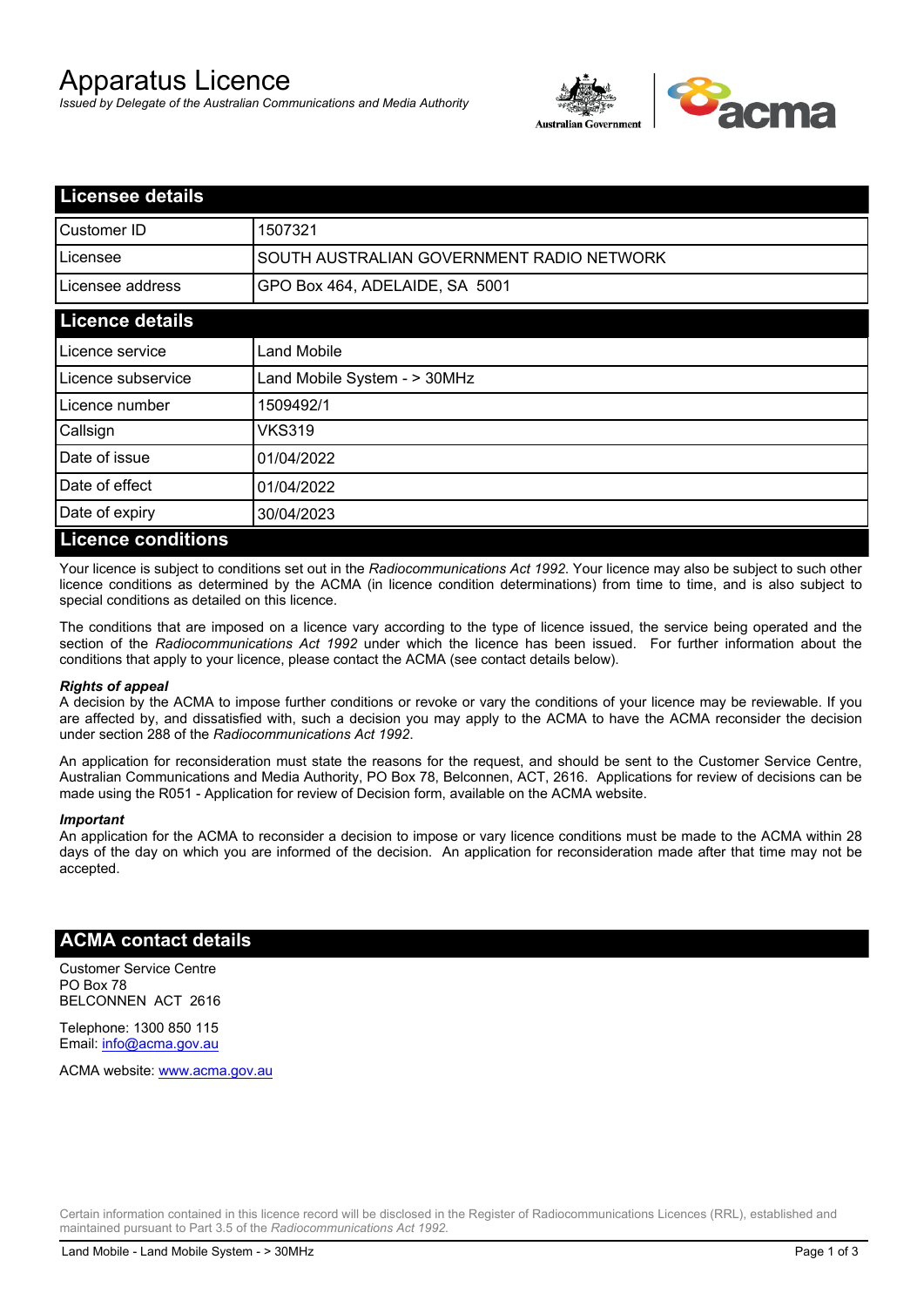## **Special Conditions applying to licence no.: 1509492/1**

When the transmitter is coupled to an antenna the level of all discrete spurious components caused by the transmitter & measured at the connection to the antenna must not exceed -30 DBM. Broadband noise floor of the transmitter measured at the same point must not exceed -47 DBM in a 16 kHz bandwidth for frequency offsets greater than 300 kHz from the transmit frequency.

### **Advisory Notes applying to licence no.: 1509492/1**

Conditions applicable to the operation of Land Mobile System station(s) authorised under this licence can be found in the Radiocommunications Licence Conditions (Apparatus Licence) Determination and the Radiocommunications Licence Conditions (Land Mobile Licence) Determination. Copies of these determinations are available from the ACMA and from the ACMA home page (www.acma.gov.au).